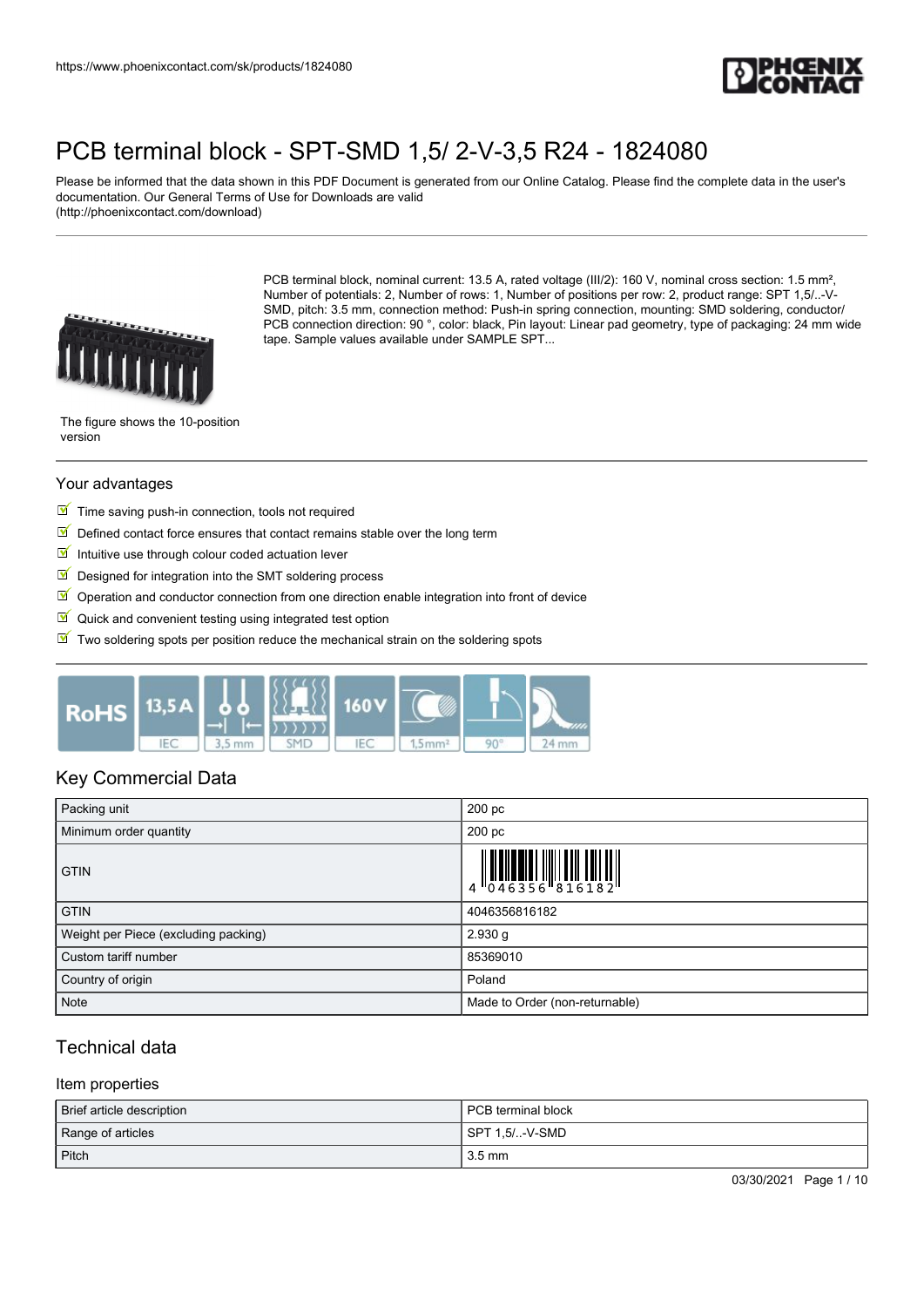

# Technical data

#### Item properties

| Number of positions   |                     |
|-----------------------|---------------------|
| Mounting type         | SMD soldering       |
| Pin layout            | Linear pad geometry |
| Number of levels      |                     |
| Number of connections |                     |
| Number of potentials  |                     |

#### Electrical parameters

| Nominal current             | 13.5 A   |
|-----------------------------|----------|
| Nom. voltage                | 160 V    |
| Rated voltage (III/3)       | 160 V    |
| Rated voltage (III/2)       | 160 V    |
| Rated voltage (II/2)        | 320 V    |
| Rated surge voltage (III/3) | $2.5$ kV |
| Rated surge voltage (III/2) | $2.5$ kV |
| Rated surge voltage (II/2)  | $2.5$ kV |

### Connection capacity

| Connection method                                                     | Push-in spring connection                  |
|-----------------------------------------------------------------------|--------------------------------------------|
| Conductor cross section solid                                         | $0.2$ mm <sup>2</sup> 1.5 mm <sup>2</sup>  |
| Conductor cross section flexible                                      | $0.2$ mm <sup>2</sup> 1.5 mm <sup>2</sup>  |
| Conductor cross section AWG / kcmil                                   | 2416                                       |
| Conductor cross section flexible, with ferrule without plastic sleeve | $0.2$ mm <sup>2</sup> 1.5 mm <sup>2</sup>  |
| Conductor cross section, flexible, with ferrule, with plastic sleeve  | $0.2$ mm <sup>2</sup> 0.75 mm <sup>2</sup> |
| Stripping length                                                      | 8 mm                                       |

#### Material data - contact

| <b>Note</b>                              | WEEE/RoHS-compliant, free of whiskers according to IEC 60068-2-82/<br>JEDEC JESD 201 |
|------------------------------------------|--------------------------------------------------------------------------------------|
| Contact material                         | Cu allov                                                                             |
| Surface characteristics                  | hot-dip tin-plated                                                                   |
| Metal surface terminal point (top layer) | Tin $(4 - 8 \mu m \sin)$                                                             |
| Metal surface soldering area (top layer) | Tin $(4 - 8 \mu m \sin)$                                                             |

#### Material data - housing

| Housing color                          | black (9005)   |
|----------------------------------------|----------------|
| Insulating material                    | <b>LCP</b>     |
| Insulating material group              | llla           |
| CTI according to IEC 60112             | 175            |
| Flammability rating according to UL 94 | V <sub>0</sub> |

### Dimensions for the product

| Caption | Schematische Abbildung - weitere Details siehe<br>Produktfamilienzeichnung im Download Center |
|---------|-----------------------------------------------------------------------------------------------|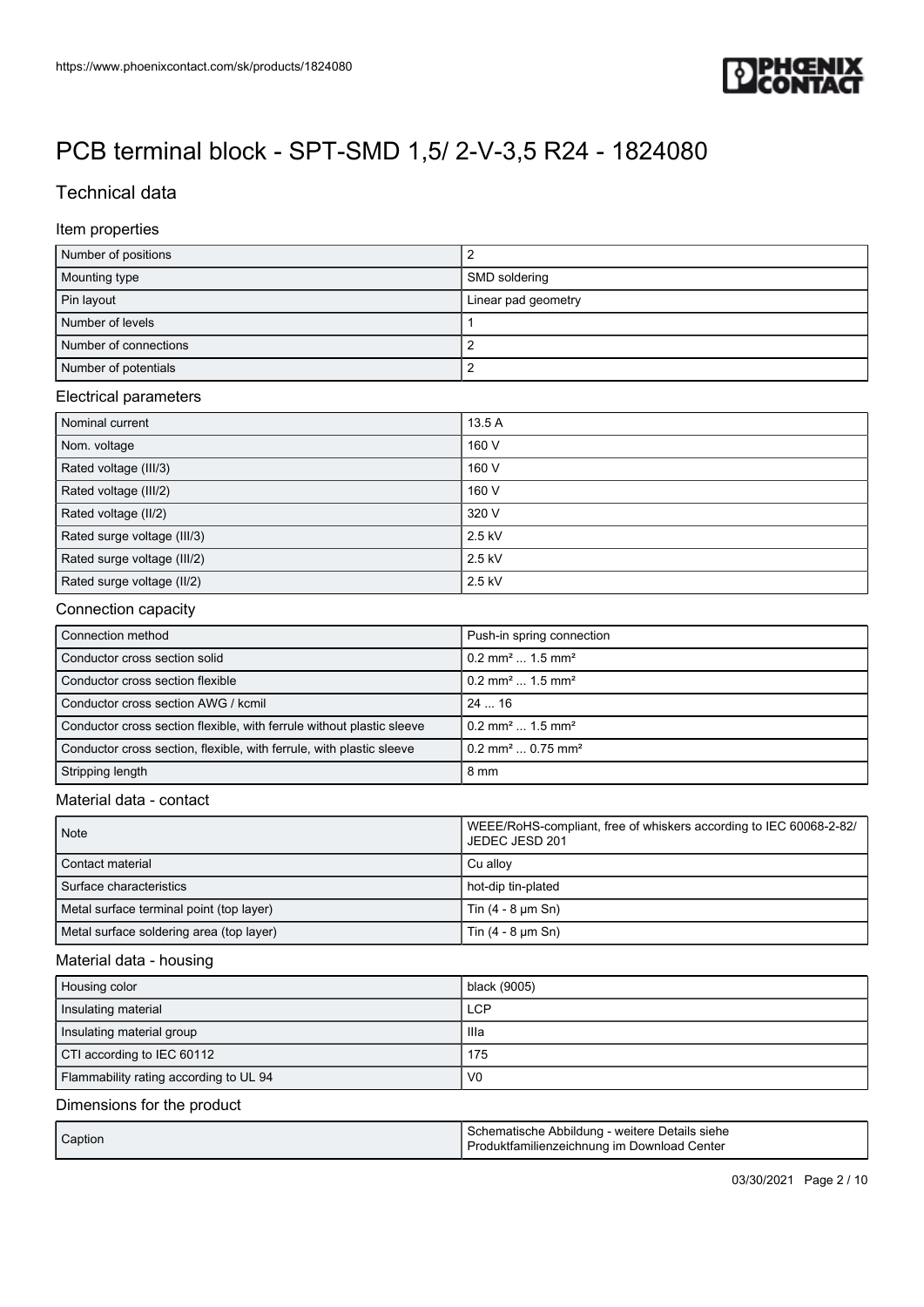

# Technical data

### Dimensions for the product

| Length [1]                  | $7.7 \text{ mm}$    |
|-----------------------------|---------------------|
| Width [w]                   | $7.5 \text{ mm}$    |
| Height [h]                  | 13.6 mm             |
| Pitch                       | $3.5 \text{ mm}$    |
| Height (without solder pin) | 13.6 mm             |
| Pin spacing                 | $7 \text{ mm}$      |
| Pin dimensions              | $0.7 \times 0.3$ mm |

### Dimensions for PCB design

| Hole diameter | mm |
|---------------|----|
| Pin spacing   | mm |

#### Packaging information

| Type of packaging           | 24 mm wide tape                          |
|-----------------------------|------------------------------------------|
| Pieces per package          | 200                                      |
| Denomination packing units  | Pcs.                                     |
| [W] tape width              | 24 mm                                    |
| [A] coil diameter           | 330 mm                                   |
| [W2] coil overall dimension | $30.4$ mm                                |
| Outer packaging type        | Transparent-Bag                          |
| <b>ESD level</b>            | (D) electrostatically conductive         |
| Specification               | DIN EN 61340-5-1 (VDE 0300-5-1): 2008-07 |

### General product information

| Type of note     | Assembly instruction:                                    |
|------------------|----------------------------------------------------------|
| Note <sup></sup> | This item is not suitable for PCB cleaning with liquids. |

#### Processing notes

| Process                          | Reflow soldering                         |
|----------------------------------|------------------------------------------|
| Specification                    | Following IPC/JEDEC J-STD-020D.1:2008-03 |
|                                  | Following IEC 60068-2-58:2005-02         |
| Moisture Sensitive Level         | l MSL 1                                  |
| Classification temperature $T_c$ | 260 °C                                   |
| Solder cycles in the reflow      |                                          |

## Ambient conditions

| Ambient temperature (storage/transport) | -40 °C  70 °C                                                                         |
|-----------------------------------------|---------------------------------------------------------------------------------------|
| Ambient temperature (assembly)          | l -5 °C  100 °C .                                                                     |
| Ambient temperature (operation)         | $\vert$ -40 °C  100 °C (Depending on the current carrying capacity/derating<br>curve) |

### Termination and connection method

| $\sim$<br>Connection test | IE <sup></sup><br>60998-2-2<br>$2.2002 - 12$ |
|---------------------------|----------------------------------------------|
|                           | est                                          |
| Γest result               | passed                                       |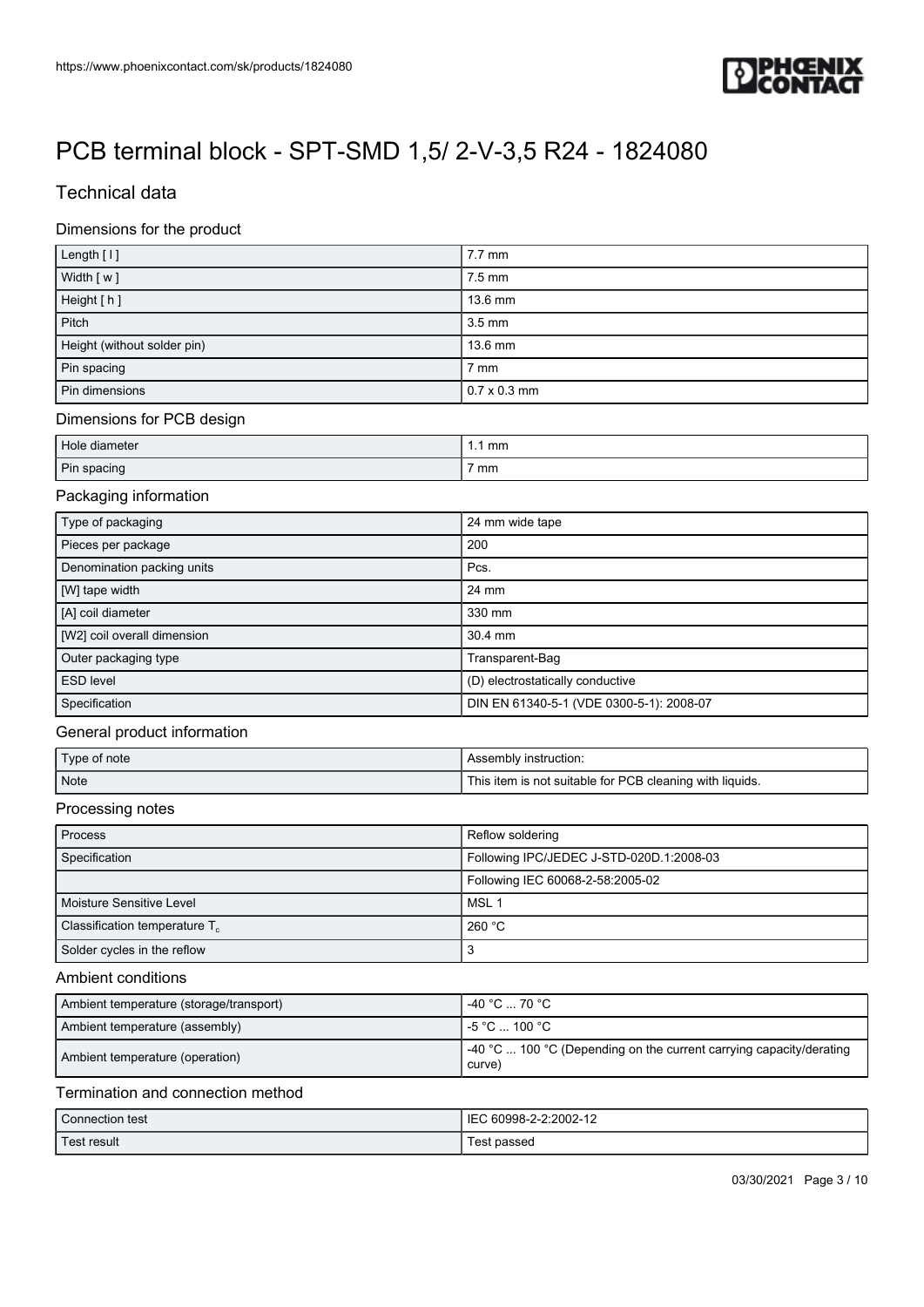

# Technical data

### Termination and connection method

| Test for conductor damage and slackening | 60998-2-2:2002-12<br>IEC |
|------------------------------------------|--------------------------|
|                                          | l est passed             |

### Pull-out test

| Pull-out test                                            | IEC 60998-2-2:2002-12                        |
|----------------------------------------------------------|----------------------------------------------|
| Conductor cross section / conductor type / tensile force | $10.2$ mm <sup>2</sup> / solid / > 10 N      |
|                                                          | $10.2$ mm <sup>2</sup> / flexible $/$ > 10 N |
|                                                          | 1.5 mm <sup>2</sup> / solid / $> 40$ N       |
|                                                          | $1.5$ mm <sup>2</sup> / flexible / > 40 N    |

## Mechanical tests according to standard

| <b>Lest specification</b> | י ובכ<br>$\cdot$ cooperations and $\cdot$<br>$\sim$<br>. .<br>oarts)<br>(in<br>60998-2-2 |
|---------------------------|------------------------------------------------------------------------------------------|
|---------------------------|------------------------------------------------------------------------------------------|

### Electrical tests

| Rated current               | 13.5 A                |
|-----------------------------|-----------------------|
| Conductor cross section     | $1.5$ mm <sup>2</sup> |
| Rated voltage (III/2)       | 160 V                 |
| Rated surge voltage (III/2) | $2.5$ kV              |

### Air clearances and creepage distances

| Clearances and creepage distances               | IEC 60664-1:2007-04 |
|-------------------------------------------------|---------------------|
| Specification                                   | IEC 60664-1:2007-04 |
| Minimum clearance - inhomogeneous field (III/3) | $1.5 \text{ mm}$    |
| Minimum clearance - inhomogeneous field (III/2) | $1.5 \text{ mm}$    |
| Minimum clearance - inhomogeneous field (II/2)  | $1.5 \text{ mm}$    |
| Minimum creepage distance value (III/3)         | $2.5 \text{ mm}$    |
| Minimum creepage distance value (III/2)         | $1.6$ mm            |
| Minimum creepage distance value (II/2)          | $3.2 \text{ mm}$    |

#### Temperature-rise test

| Specification                     | IEC 60998-2-1:2002-12                 |
|-----------------------------------|---------------------------------------|
| Requirement temperature-rise test | I Increase in temperature $\leq 45$ K |

## Current carrying capacity / derating curves

| Tested in accordance with DIN EN 60512-5-2:2003-01<br><b>Caption</b><br>l Reduction factor = 1<br>I Number of positions: 5 |  | Type: SPT-SMD 1,5/-V-3,5(3,81) R |
|----------------------------------------------------------------------------------------------------------------------------|--|----------------------------------|
|----------------------------------------------------------------------------------------------------------------------------|--|----------------------------------|

## Vibration test

| Specification          | LIEC 60068-2-6:2007-12 |
|------------------------|------------------------|
| Frequency              | 10 - 150 - 10 Hz       |
| Sweep speed            | octave/min             |
| Amplitude              | 0.35 mm (10 - 60.1 Hz) |
| Acceleration           | 5 g (60.1 - 150 Hz)    |
| Test duration per axis | 2.5h                   |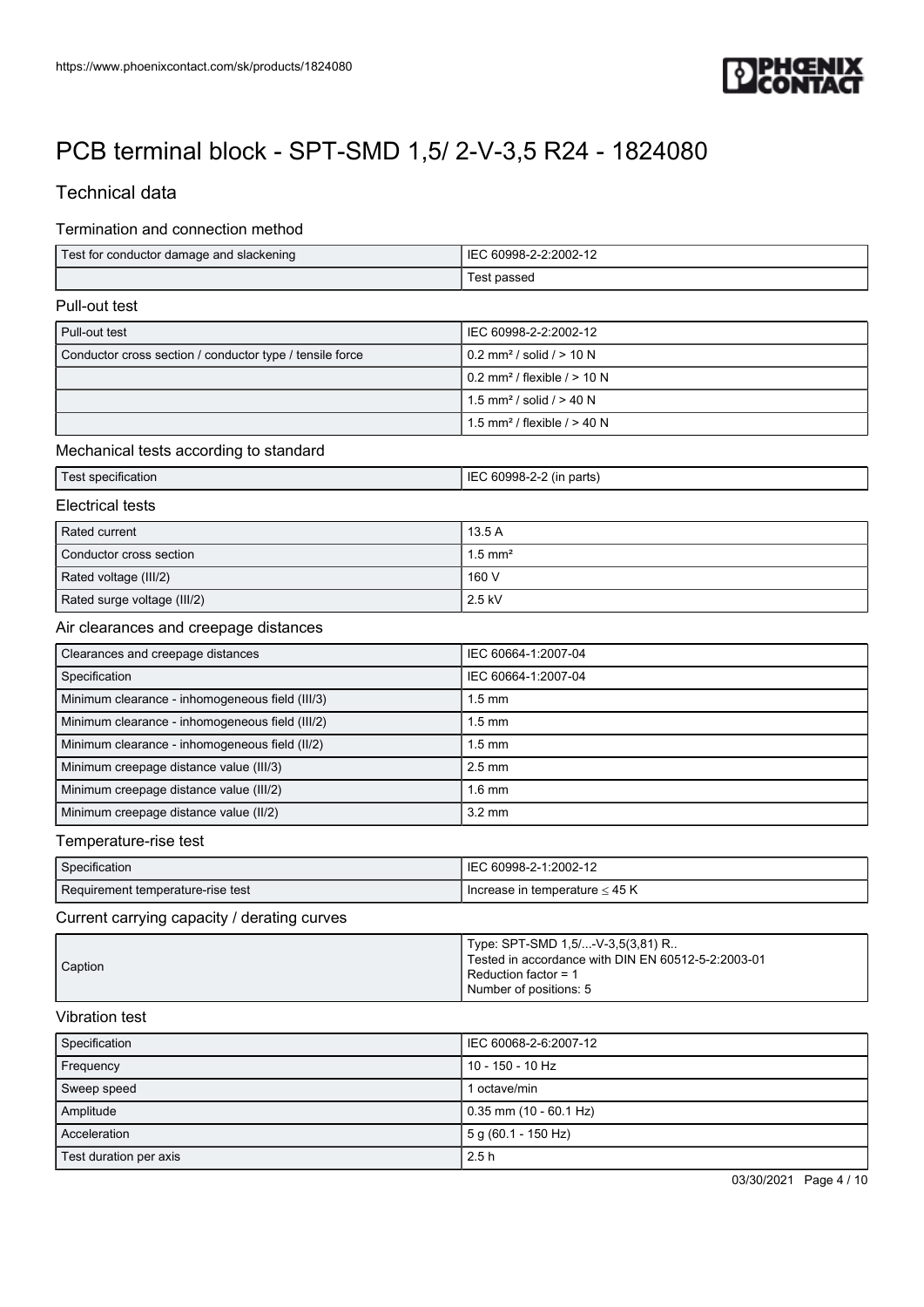

# Technical data

# Insulation resistance

| https://www.phoenixcontact.com/sk/products/1824080                                           |                                                                                                                                                                                                                                                                                                                                                               |
|----------------------------------------------------------------------------------------------|---------------------------------------------------------------------------------------------------------------------------------------------------------------------------------------------------------------------------------------------------------------------------------------------------------------------------------------------------------------|
|                                                                                              |                                                                                                                                                                                                                                                                                                                                                               |
|                                                                                              |                                                                                                                                                                                                                                                                                                                                                               |
| PCB terminal block - SPT-SMD 1,5/2-V-3,5 R24 - 1824080                                       |                                                                                                                                                                                                                                                                                                                                                               |
| <b>Technical data</b>                                                                        |                                                                                                                                                                                                                                                                                                                                                               |
| Insulation resistance                                                                        |                                                                                                                                                                                                                                                                                                                                                               |
| Specification                                                                                | IEC 60998-1:2002-12                                                                                                                                                                                                                                                                                                                                           |
| Result                                                                                       | Test passed                                                                                                                                                                                                                                                                                                                                                   |
| Insulation resistance, neighboring positions                                                 | $> 5$ M $\Omega$                                                                                                                                                                                                                                                                                                                                              |
| Glow-wire test                                                                               |                                                                                                                                                                                                                                                                                                                                                               |
| Specification                                                                                | IEC 60998-1:2002-12                                                                                                                                                                                                                                                                                                                                           |
| Temperature<br>Time of exposure                                                              | 850 °C<br>$5\;{\rm s}$                                                                                                                                                                                                                                                                                                                                        |
| Mechanical strength/tumbling barrel test                                                     |                                                                                                                                                                                                                                                                                                                                                               |
| Specification                                                                                | IEC 60998-1:2002-12                                                                                                                                                                                                                                                                                                                                           |
| Number of drop cycles                                                                        | 50                                                                                                                                                                                                                                                                                                                                                            |
| <b>Standards and Regulations</b>                                                             |                                                                                                                                                                                                                                                                                                                                                               |
| Connection in acc. with standard                                                             | EN-VDE                                                                                                                                                                                                                                                                                                                                                        |
| Flammability rating according to UL 94                                                       | ${\sf V0}$                                                                                                                                                                                                                                                                                                                                                    |
| <b>Environmental Product Compliance</b>                                                      |                                                                                                                                                                                                                                                                                                                                                               |
| China RoHS                                                                                   | Environmentally friendly use period: unlimited = EFUP-e<br>No hazardous substances above threshold values                                                                                                                                                                                                                                                     |
|                                                                                              |                                                                                                                                                                                                                                                                                                                                                               |
| Drawings                                                                                     |                                                                                                                                                                                                                                                                                                                                                               |
| Drilling diagram                                                                             | Dimensional drawing                                                                                                                                                                                                                                                                                                                                           |
|                                                                                              | $a+4$                                                                                                                                                                                                                                                                                                                                                         |
| 1,6                                                                                          |                                                                                                                                                                                                                                                                                                                                                               |
|                                                                                              | 7,7<br>a                                                                                                                                                                                                                                                                                                                                                      |
|                                                                                              |                                                                                                                                                                                                                                                                                                                                                               |
| ┸                                                                                            | 13,6                                                                                                                                                                                                                                                                                                                                                          |
| 3,5                                                                                          |                                                                                                                                                                                                                                                                                                                                                               |
| (3, 81)                                                                                      | $\begin{picture}(120,10) \put(0,0){\line(1,0){10}} \put(15,0){\line(1,0){10}} \put(15,0){\line(1,0){10}} \put(15,0){\line(1,0){10}} \put(15,0){\line(1,0){10}} \put(15,0){\line(1,0){10}} \put(15,0){\line(1,0){10}} \put(15,0){\line(1,0){10}} \put(15,0){\line(1,0){10}} \put(15,0){\line(1,0){10}} \put(15,0){\line(1,0){10}} \put(15,0){\line($<br>$10\,$ |
|                                                                                              | $\frac{3,5}{(3,81)}$                                                                                                                                                                                                                                                                                                                                          |
|                                                                                              | Diagram                                                                                                                                                                                                                                                                                                                                                       |
|                                                                                              |                                                                                                                                                                                                                                                                                                                                                               |
| 27<br>24<br>21<br>18<br>$15\,$                                                               |                                                                                                                                                                                                                                                                                                                                                               |
| $\bf 12$                                                                                     |                                                                                                                                                                                                                                                                                                                                                               |
| Operating current [A]<br>$\begin{array}{c} 9 \\ 6 \\ 3 \end{array}$<br>$1,5$ mm <sup>2</sup> |                                                                                                                                                                                                                                                                                                                                                               |
| $\mathbf{0}$ $_\mathbf{0}^\mathsf{L}$<br>$10 \quad 20$                                       | 40<br>50<br>60<br>70<br>80 90 100 110<br>30<br>Ambient temperature [°C]                                                                                                                                                                                                                                                                                       |

| China RoHS | Environmentally friendly use period: unlimited = EFUP-e |  |
|------------|---------------------------------------------------------|--|
|            | I No hazardous substances above threshold values        |  |

# **Drawings**

Drilling diagram











Type: SPT-SMD 1,5/...-V-3,5(3,81) R.. Tested in accordance with DIN EN 60512-5-2:2003-01 Reduction factor = 1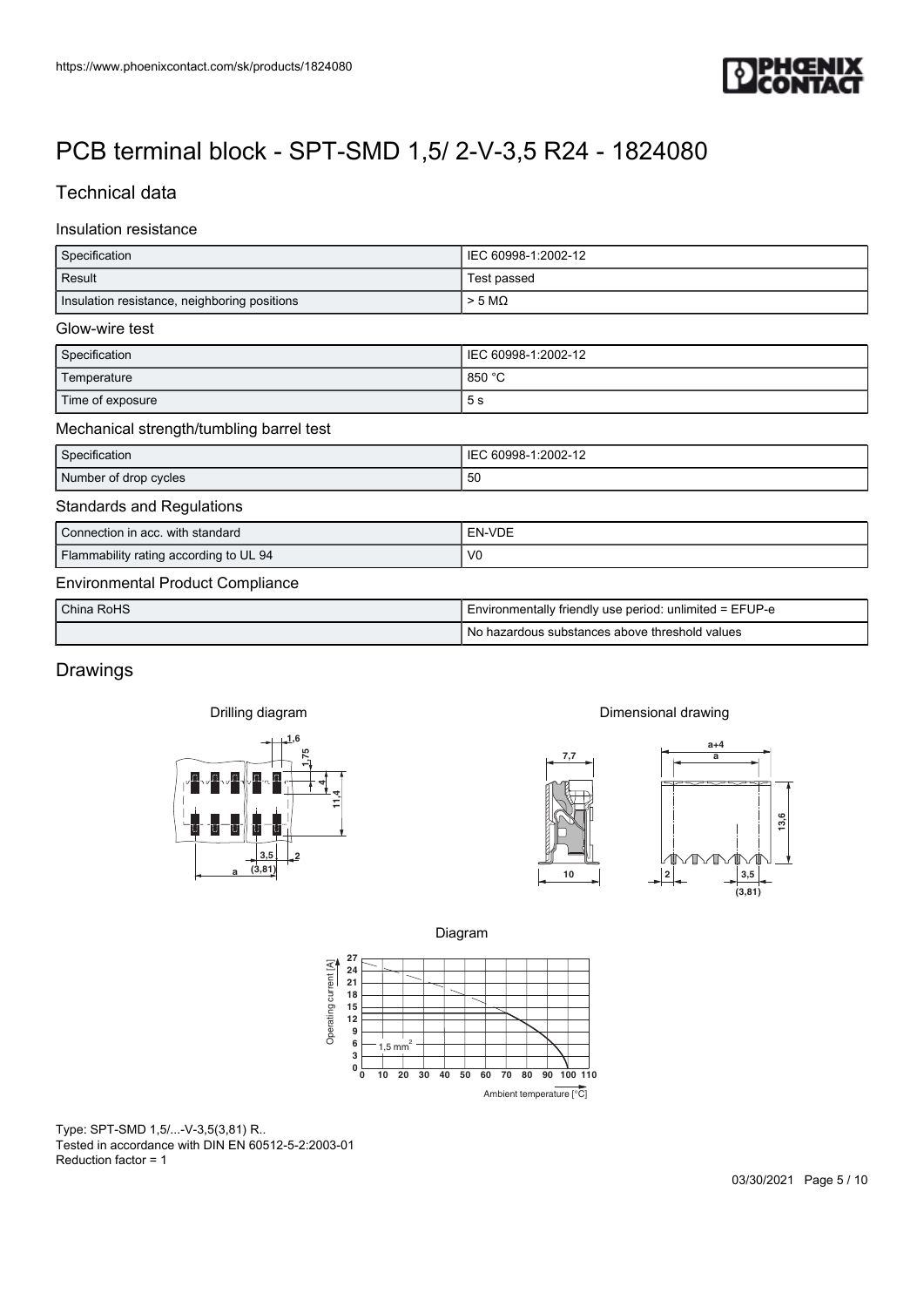

Number of positions: 5

# **Classifications**

#### eCl@ss

| eCl@ss 10.0.1 | 27440401 |
|---------------|----------|
| eCl@ss 11.0   | 27460101 |
| eCl@ss 4.0    | 27141100 |
| eCl@ss 4.1    | 27141100 |
| eCl@ss 5.0    | 27141100 |
| eCl@ss 5.1    | 27261100 |
| eCl@ss 6.0    | 27261100 |
| eCl@ss 7.0    | 27440401 |
| eCl@ss 9.0    | 27440401 |

### ETIM

| <b>ETIM 3.0</b>     | EC001121 |
|---------------------|----------|
| ETIM 4.0            | EC002643 |
| ETIM <sub>6.0</sub> | EC002643 |
| ETIM 7.0            | EC002643 |

## UNSPSC

| <b>UNSPSC 6.01</b>   | 30211801 |
|----------------------|----------|
| <b>UNSPSC 7.0901</b> | 39121432 |
| UNSPSC 11            | 39121432 |
| <b>UNSPSC 12.01</b>  | 39121432 |
| UNSPSC 13.2          | 39121432 |
| UNSPSC 18.0          | 39121432 |
| UNSPSC 19.0          | 39121432 |
| UNSPSC 20.0          | 39121432 |
| <b>UNSPSC 21.0</b>   | 39121432 |

# Approvals

#### Approvals

#### Approvals

VDE Zeichengenehmigung / IECEE CB Scheme / EAC / cULus Recognized

#### Ex Approvals

Approval details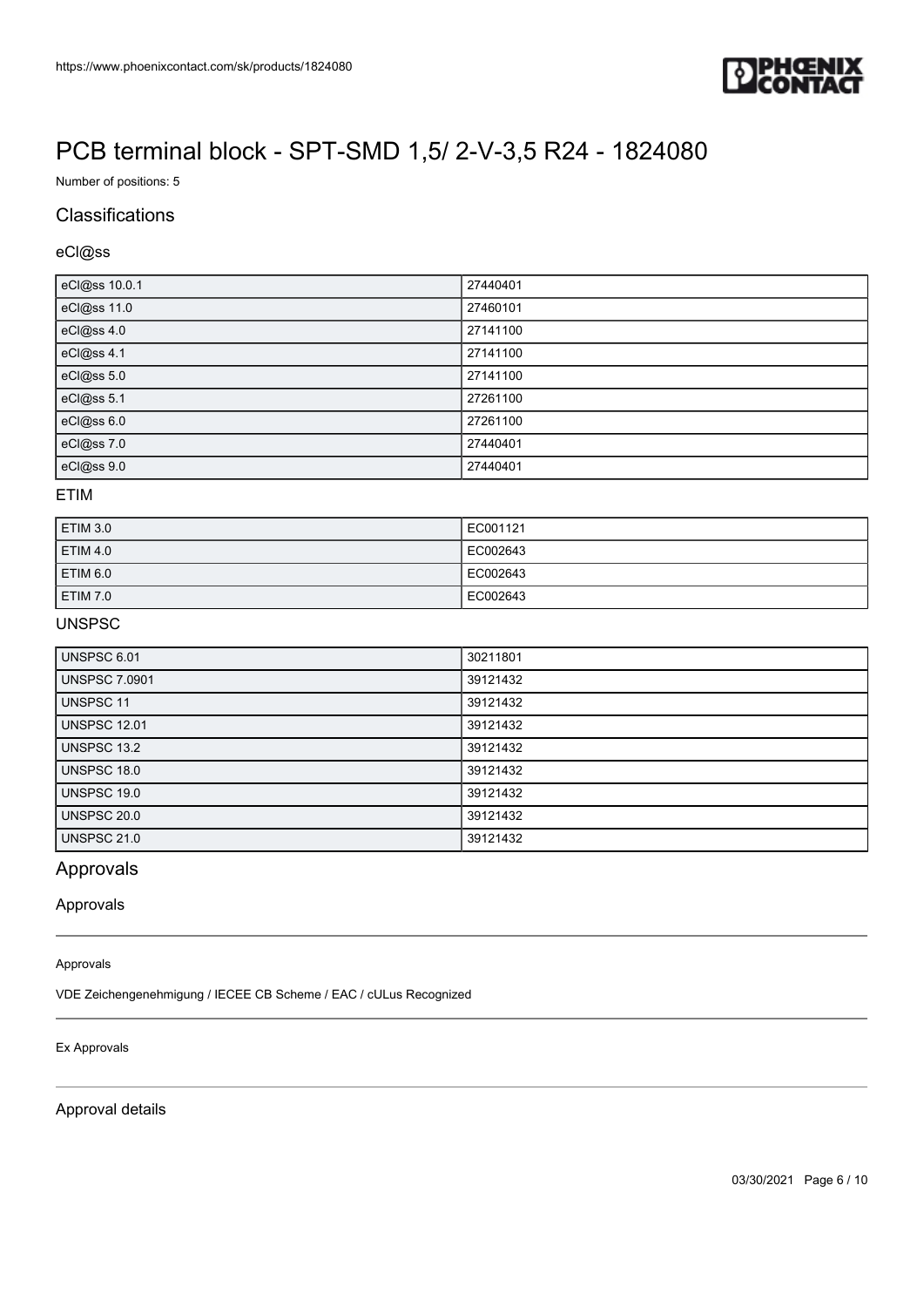

# Approvals

 $\mathbf{r}$ 

| VDE Zeichengenehmigung<br>D'E | http://www2.vde.com/de/Institut/Online-Service/<br>40046113<br>VDE-gepruefteProdukte/Seiten/Online-Suche.aspx |
|-------------------------------|---------------------------------------------------------------------------------------------------------------|
|                               |                                                                                                               |
| Nominal voltage UN            | 160 V                                                                                                         |
| Nominal current IN            | 13.5 A                                                                                                        |
| mm <sup>2</sup> /AWG/kcmil    | $0.2 - 1.5$                                                                                                   |

| <b>IECEE CB Scheme</b><br>scheme | http://www.iecee.org/ | DE1-60621 |
|----------------------------------|-----------------------|-----------|
|                                  |                       |           |
| Nominal voltage UN               | 160 V                 |           |
| Nominal current IN               | 13.5 A                |           |
| mm <sup>2</sup> /AWG/kcmil       | $0.2 - 1.5$           |           |

| cULus Recognized<br>$\epsilon$ $\bm{M}$ <sub>us</sub> |           | http://database.ul.com/cgi-bin/XYV/template/LISEXT/1FRAME/index.htm E60425-20061129 |
|-------------------------------------------------------|-----------|-------------------------------------------------------------------------------------|
|                                                       | B         | D                                                                                   |
| Nominal voltage UN                                    | 300 V     | 300 V                                                                               |
| Nominal current IN                                    | 10A       | 10A                                                                                 |
| mm <sup>2</sup> /AWG/kcmil                            | $24 - 16$ | $24 - 16$                                                                           |

# Accessories

### Accessories

Cable end sleeve

[Ferrule - A 0,5 - 8 - 3202481](https://www.phoenixcontact.com/sk/products/3202481)

Ferrule, length: 8 mm, color: silver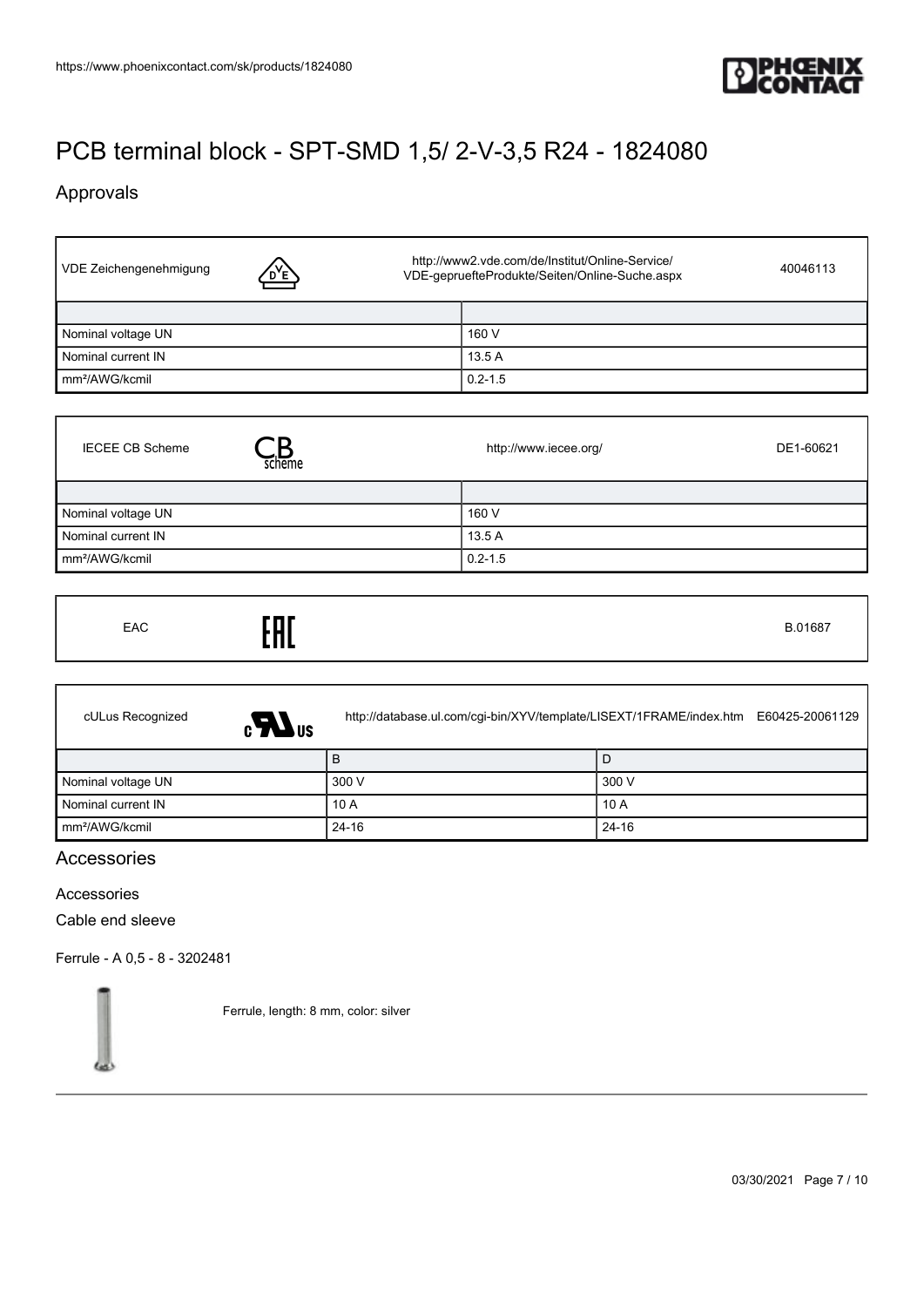

## Accessories

[Ferrule - A 0,75- 8 - 3202504](https://www.phoenixcontact.com/sk/products/3202504)



Ferrule, length: 8 mm, color: silver

#### [Ferrule - A 1 - 8 - 3202517](https://www.phoenixcontact.com/sk/products/3202517)



Ferrule, length: 8 mm, color: silver

[Ferrule - AI 0,25- 8 YE - 3203037](https://www.phoenixcontact.com/sk/products/3203037)

Ferrule, sleeve length: 8 mm, length: 12.5 mm, color: yellow

[Ferrule - AI 0,5 - 8 WH - 3200014](https://www.phoenixcontact.com/sk/products/3200014)

Ferrule, sleeve length: 8 mm, length: 14 mm, color: white

[Ferrule - AI 0,5 - 8 WH -1000 - 3200881](https://www.phoenixcontact.com/sk/products/3200881)



Ferrule, sleeve length: 8 mm, length: 14 mm, color: white

03/30/2021 Page 8 / 10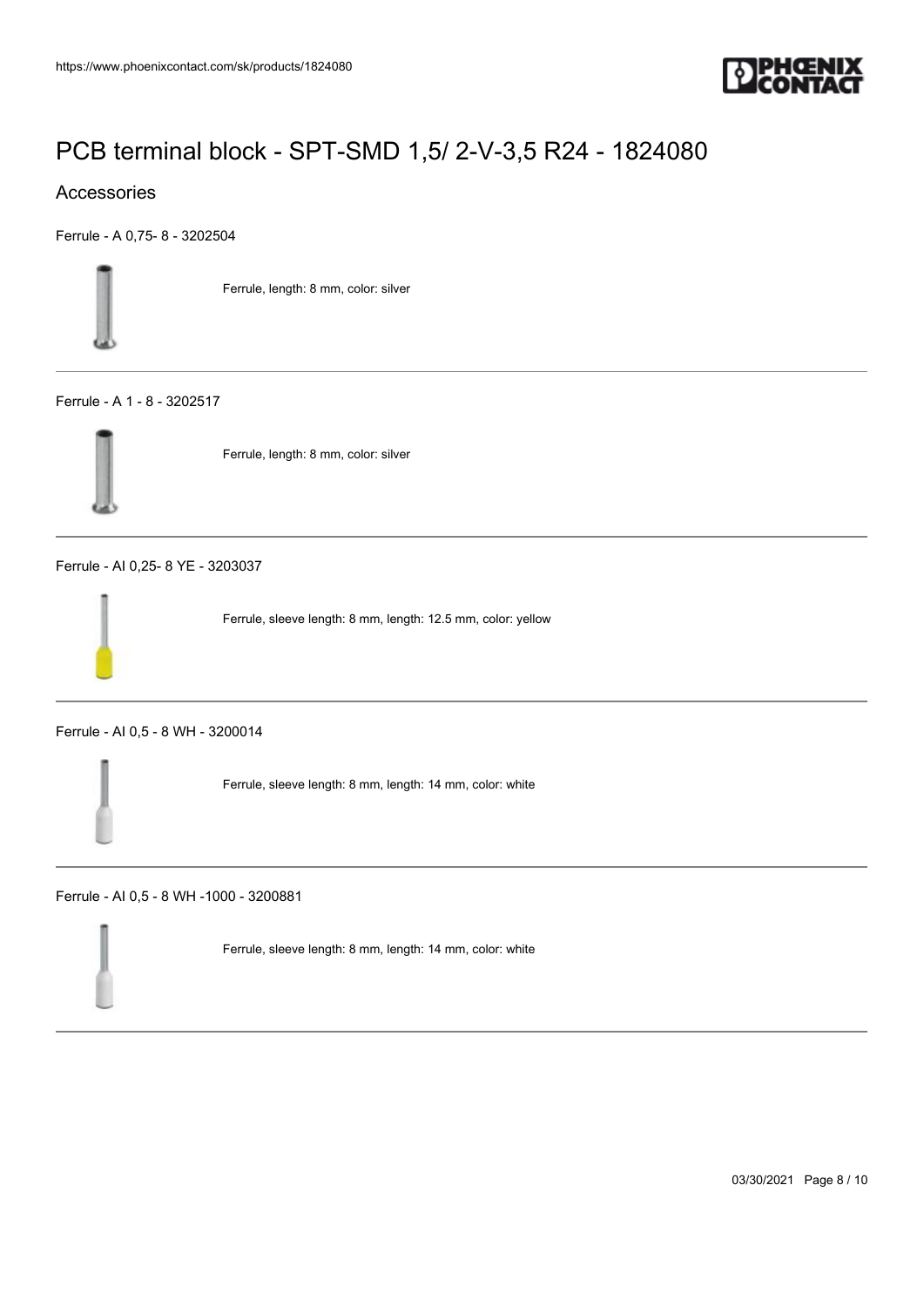

## Accessories

[Ferrule - AI 0,75- 8 GY - 3200519](https://www.phoenixcontact.com/sk/products/3200519)



Ferrule, sleeve length: 8 mm, length: 14 mm, color: gray

[Ferrule - AI 0,75- 8 GY -1000 - 3200894](https://www.phoenixcontact.com/sk/products/3200894)



Ferrule, sleeve length: 8 mm, length: 14 mm, color: gray

Crimping tool

[Crimping pliers - CRIMPFOX 6 - 1212034](https://www.phoenixcontact.com/sk/products/1212034)



Crimping pliers, for ferrules without insulating collar according to DIN 46228 Part 1 and ferrules with insulating collar according to DIN 46228 Part 4, 0.25 mm² ... 6.0 mm², lateral entry, trapezoidal crimp

Printed circuit board terminal

[Sample set - SAMPLE SPT-SMD 1,5/ 2-V-3,5 - 1843414](https://www.phoenixcontact.com/sk/products/1843414)



PCB terminal block, nominal current: 13.5 A, rated voltage (III/2): 160 V, nominal cross section: 1.5 mm<sup>2</sup>, Number of potentials: 2, Number of rows: 1, Number of positions per row: 2, product range: SPT 1,5/..-V-SMD, pitch: 3.5 mm, connection method: Push-in spring connection, mounting: SMD soldering, conductor/PCB connection direction: 90 °, color: black, Pin layout: Linear pad geometry, type of packaging: packed in cardboard. SAMPLE set with 5 items in belt section. When used as part of soldering process, please use items without SAMPLE marking

Screwdriver tools

[Screwdriver - SZS 0,4X2,5 VDE - 1205037](https://www.phoenixcontact.com/sk/products/1205037)



Screwdriver, slot-headed, VDE insulated, size: 0.4 x 2.5 x 80 mm, 2-component grip, with non-slip grip

Test plug terminal block